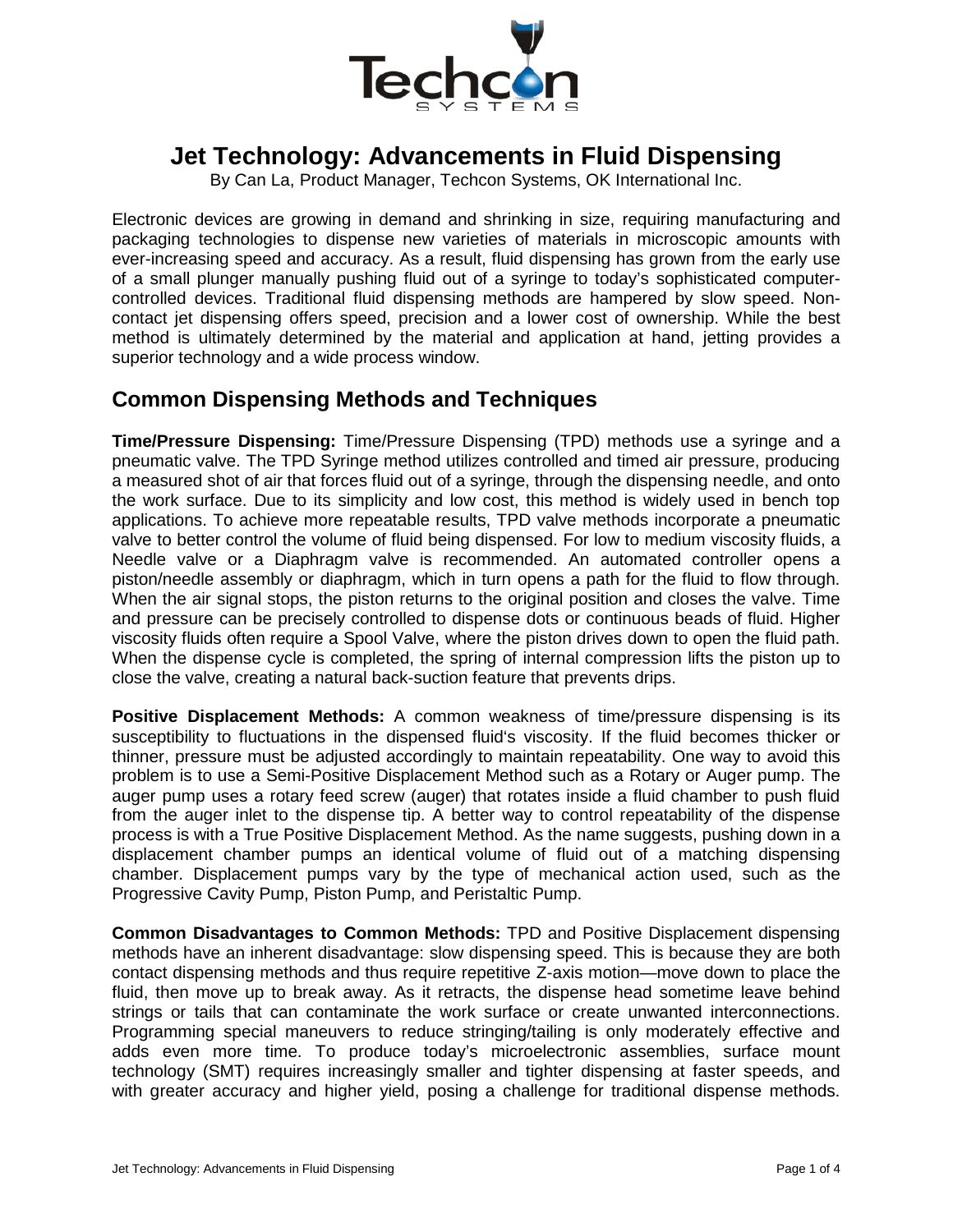## **Jet Technology: Fluid Dispensing at Jet Speed**

Jet Technology represents a paradigm shift in precision dispensing. With traditional contact methods, a needle touches down and physically applies the fluid; with non-contact dispensing, a jet hovers over and shoots fluid at the work surface without ever touching it. The difference is like a fountain pen versus an inkjet printer.

Jetting is primarily a valve-based technology. In piezoelectric systems such as Techcon's TS9000, voltage is applied to a piezoceramic stack which then expands/contracts to operate the valve. In air-actuated systems such as Techcon's TS9200D, air pressure operates the valve. However, instead of the large sliding valve stem in conventional needle valves, the TS9200D utilizes a very low mass diaphragm, which requires less energy and speeds up the process. In jet dispensing, the fluid is separated from the applicator using droplet momentum and the result is a perfectly round dot. Jetting produces dots of extremely small size, low volume and high consistency. Also, jet dispensing's positive shut-off can execute precise lines and sharp corners. By incorporating a multi-function process controller such as Techcon's TS920, dispensing results can be perfected by fine-tuning jet and fluid pressures, drop size, drop rate, and dispensing parameters such as refill and dwell time.



Jet technology is perhaps best defined by what does not happen during jetting: There is no contact with the work surface. There is no needle, and there is no Z-axis motion required to dispense. These distinguishing features provide advantages in dispensing speed and agility, dot capability and quality, maintenance, throughput, and cost of ownership.

**Jet Tech Advantage: Speed.** A significant advantage of jet dispensing comes from the elimination of Z-axis motion. By removing the stop-down-up motion required for contact dispensing and adhesion, jets can dispense "on the fly," greatly increasing speed. Techcon's TS9000 is capable of very high frequency dispensing (short bursts up to 1000 Hz at full stroke). Also, since jetting takes place above the work surface, it eliminates the time-consuming requirement of constantly monitoring the Z-axis position. Finally, non-contact dispensing leaves behind no strings or tails, thereby eliminating the additional time/motion required to prevent/correct them.

**Jet Tech Advantage: Agility.** Since there is no needle, fitting into tight spaces or disturbing other parts is not an issue. Jetting can deposit fluid in spaces where needles cannot fit—a common dilemma when dispensing between closely arranged

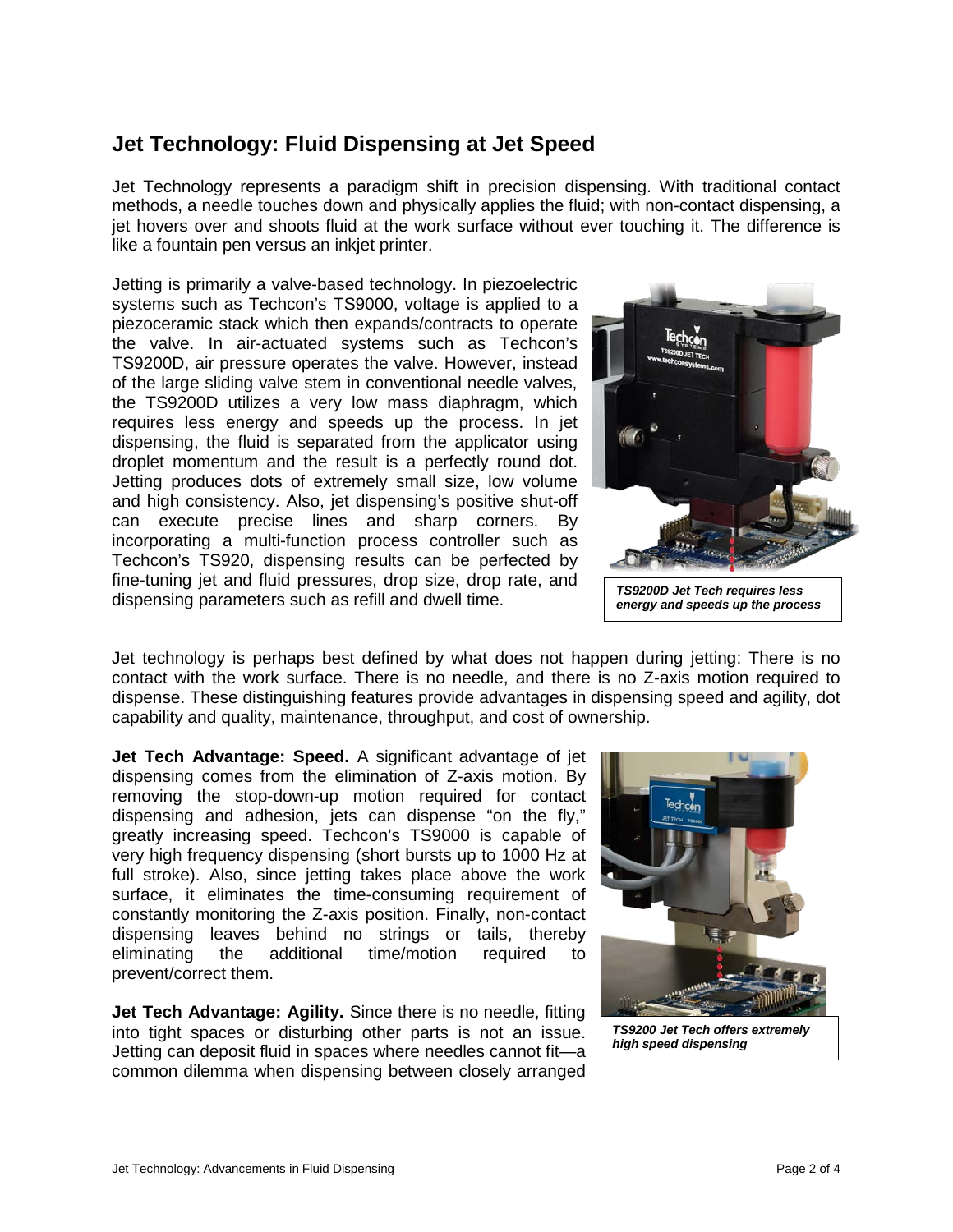components. Also, since there is no touching down to dispense, there is no need to accommodate work surface topography.

**Jet Tech Advantage: Capability.** Compared to traditional dispensing, jetting produces dots of smaller size and volume. Dots as small as 10 nl can be achieved with Techcon's TS9200D (high-viscosity fluids) and 2 nl with the TS9000 (low- to medium-viscosity). Since dispense tip build-up is not a concern, multiple dots can be stacked to form larger dots. A line, circle, or any shape or solid is a simple matter of jetting dots shoulder-to-shoulder—without changing the tooling or slowing down to guarantee surface adhesion. Sharp lines can meet at corners without a pool of media building up while the needle changes directions.

**Jet Tech Advantage: Quality.** By definition, non-contact dispensing means that no applicator touches the work surface. Eliminating work surface contact means no drips, strings or tails. Since only the dispensed fluid touches the work surface, surface adhesion is undisturbed. Dot size remains consistent because there is no wicking to the needle, no fluid build-up on the needle, and no dripping from the needle. Since fluid is dispensed from above the work surface rather than pressed onto it, adhesion quality does not suffer from work surface irregularities such as inconsistent cleanliness, warping, or non-flatness.



**Jet Tech Advantage: Maintenance.** In fluid dispensing, clean is good, but cleaning time is down time. Conventional dispensers have a fluid ejection device to purge and as many as eight dynamic fluid seals to disassemble and clean. With jet dispensing, cleaning is quick and toolfree. For example, a key component of the Jet Tech 9200D is its valve—a single diaphragm and nozzle plate. Only these two parts contact the fluid, so only these two parts need cleaning. The jet can remain on the robot, clean parts are reinstalled immediately, and since no special off-line cleaner is required, there is no need to re-calibrate the system.